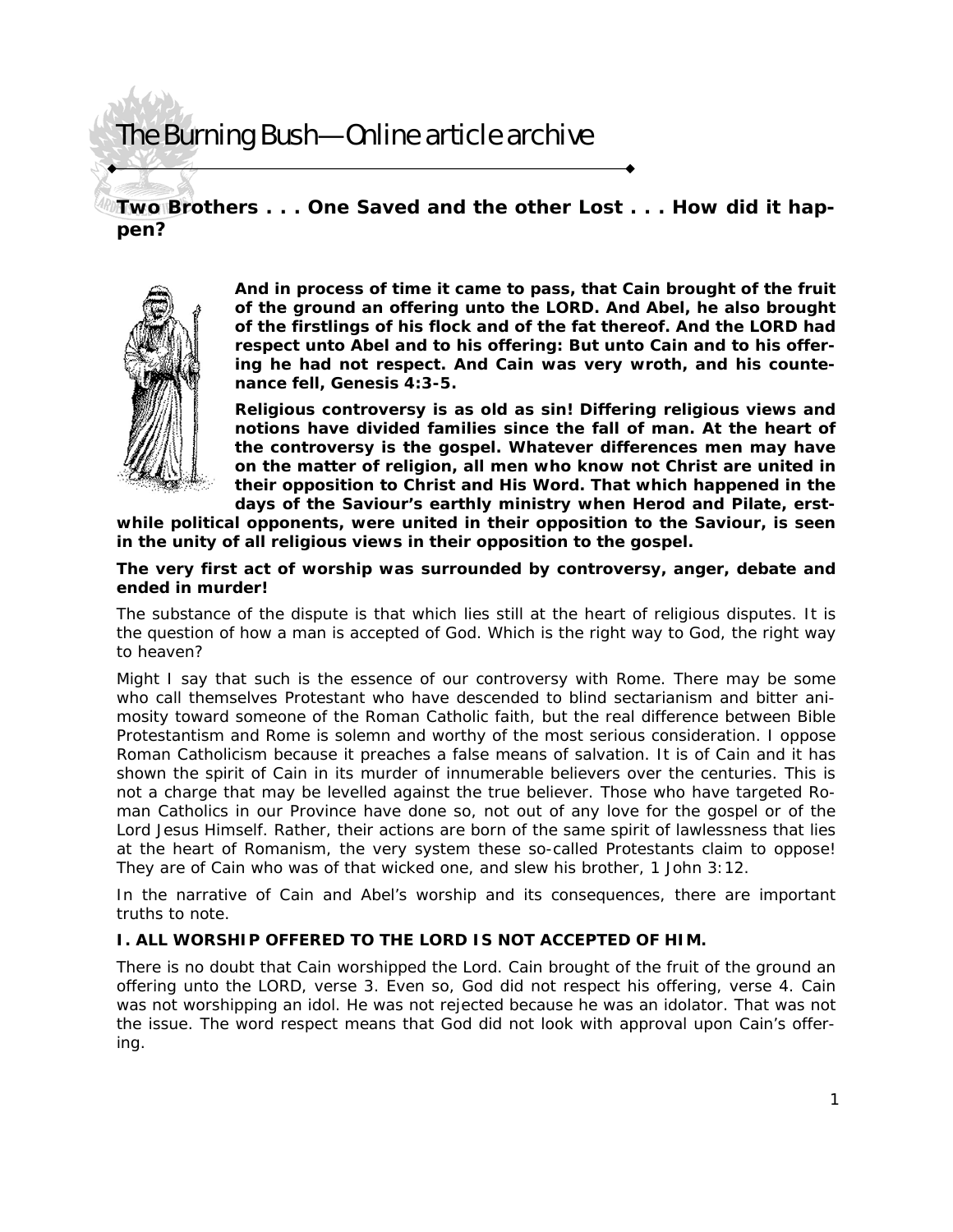**1. It was the difference in the sacrifices that caused the difference in God's response to the brothers' worship**. Both men were sinners, partakers of their father Adam's fallen nature. Both would have received the same instructions from their father about the worship God required. But only one brought the correct offering. Hebrews 11:4 tells what made the difference. *By faith Abel offered unto God a more excellent sacrifice than Cain, by which he obtained witness that he was righteous, God testifying of his gifts: and by it he being dead yet speaketh*. "By faith" is the key phrase. That means that what Abel did was out of obedience to God's Word. He believed God and acted accordingly. He brought a lamb of his flock, because that was what God demanded. Cain did not. He did not act according to God's Word, but acted according to his own thinking and brought that which he believed God should have been pleased with.

**2. Abel's sacrifice was accepted because it spoke to God of Christ.** When Adam and Eve had sinned, God had provided them with coats of skin, Genesis 3:21. Their covering cost the life of an innocent victim. It was a wonderful demonstration of the means God would employ to clothe sinful man with the garment of righteousness, required before he could enter heaven. Christ, the innocent and spotless Lamb, would die in the place of the guilty sinner, bearing his burden of guilt and sin. All who believed God's promise of mercy and looked to Christ and trusted in His blood-shedding would be accepted of God, on the basis of Christ's perfect righteousness alone. The slain lamb and its shed blood was the God-ordained means of demonstrating faith in the coming Redeemer promised by God. The person who believed God's Word, regarding the sinner's need of a Redeemer, came to worship God with this symbol of the promised Redeemer as an expression of his faith.

**3. Cain was not accepted because he did not bring the God-appointed sacrifice**. The person who rejected God's Word and adopted his own notions brought no lamb, but offered that which he believed should make him acceptable to God. *Cain was a tiller of the ground*, verse 2. He therefore brought the best of his own labours to God and expected God to accept him on the basis of them.

How many there are who act as did Cain! They refuse the message that sinners need the washing of the Saviour's blood and can be accepted of God only as they hide in the wounds and sufferings of Christ. Instead they trust in their religious works: their baptism, their confirmation, their attendance at the Lord's Table and their giving of their money to God's house. These are the fruits of their tilling and they are not acceptable to God. Why not? you say. It is because, like Cain's offerings, they come from that which is under God's curse! *And unto Adam he said, Because thou hast hearkened unto the voice of thy wife, and hast eaten of the tree, of which I commanded thee, saying, Thou shalt not eat of it: cursed is the ground for thy sake; in sorrow shalt thou eat of it all the days of thy life*, Genesis 3:17. How could that which sprang from that cursed of God because of man's sin be acceptable to God? Likewise, those who believe that they will enter heaven on the basis of their religious activities insult the Lord. They offer that which has come from their own depraved nature and expect God to accept it as an atonement for their sin. They offer a chief sin and think that it will atone for all other sins! Can a robber make compensation by further robbery? Can a murderer atone for his evil deeds by further murder? Can a person who is a sinner hope to please God by offering, in defiance of His Word and will, that which comes of their own sinful hearts? It is little wonder that Cain was rejected when he offered that which expressed defiance of God's Word and belief in himself, rather than the prom-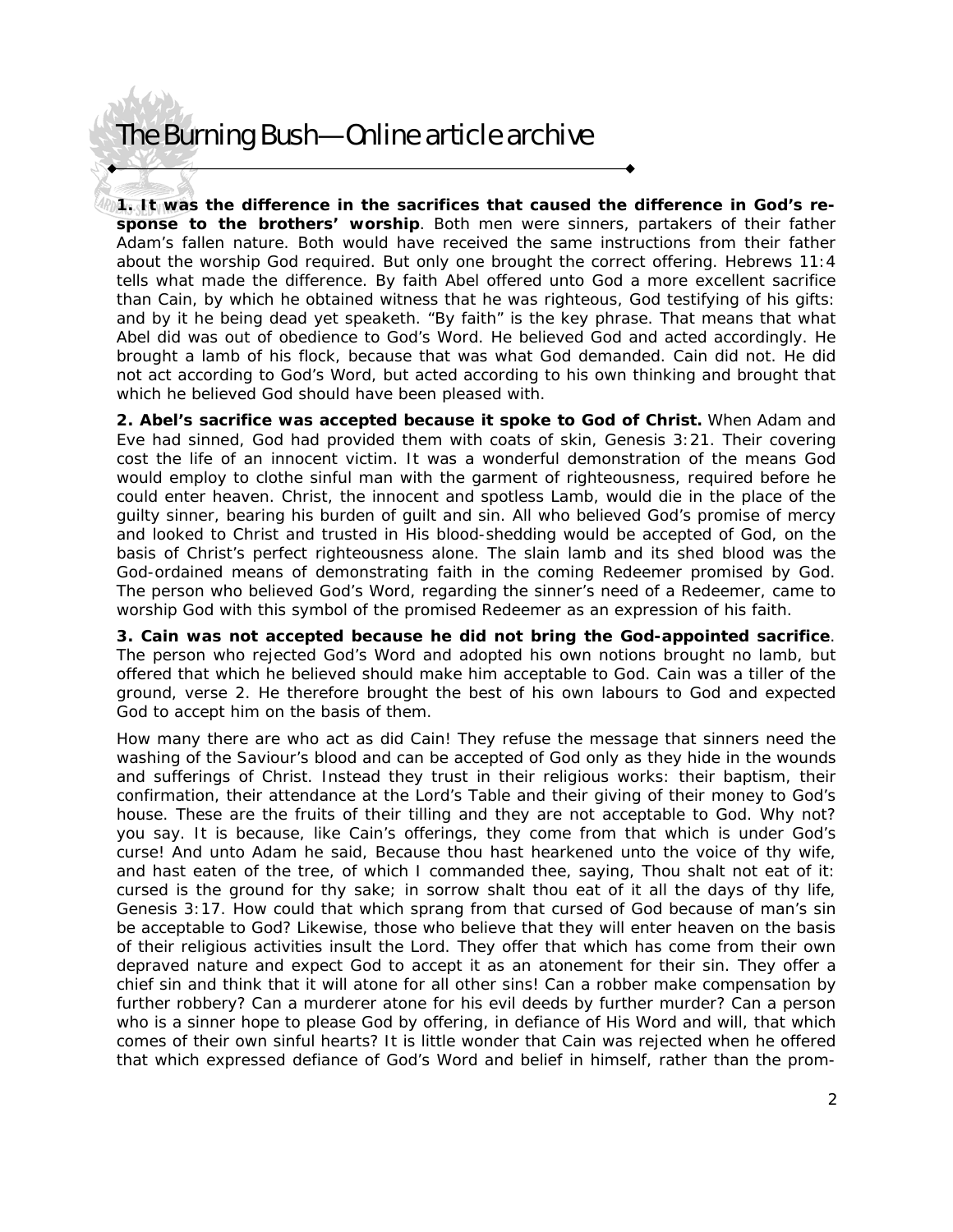ised Redeemer.

### **II. MEN RESENT BEING TOLD OF THEIR SIN.**

*And Cain was very wroth, and his countenance fell*, Genesis 4:5.

**1. Men hate to be told of the unacceptableness of their works**. Cain took his vexation at God and His Word out on Abel. *And Cain talked with Abel his brother: and it came to pass, when they were in the field, that Cain rose up against Abel his brother, and slew him*, Genesis 4:8. Cain sought out Abel to talk about the matter of God not accepting his sacrifice. Note that please. The quarrel was initiated by Cain. I believe it to be illustrative of the fact that Christianity has not initiated religious controversy as is so often charged. Doubtless, Abel explained the need that his brother had of a Redeemer and that Redeemer was the One promised by God. He would have told him that the gifts of his own labours could not atone for his sins. Cain rejected this witness and struck his brother and killed him. *And wherefore slew he him? Because his own works were evil, and his brother's righteous,* 1 John 3:12.

**2. Notice that our acceptance with God is essential to our happiness**. Men dismiss the need of God. But Cain's countenance fell when he was rejected of God. A great shadow fell upon his soul and was seen on his face. We may find a little diversion for a time in the pleasures of the world, but nothing can compensate for our rejection by God. The fullness of the dreadfulness of being rejected by God will be experienced by sinners only when they are cast into everlasting damnation. It is then that the river of sorrow and grief will flow in full spate over the sinner's soul. The souls of those redeemed by blood are possessed by peace and joy. *Blessed* (or happy) *is he whose transgression is forgiven, whose sin is covered*, Psalm 32:1. *Therefore being justified by faith, we have peace with God through our Lord Jesus Christ*, Romans 5:1. That which will reach its full tide in heaven's glory has truly begun with the child of God.

**3. Please notice that our countenance can betray the condition of our soul**. The face has rightly been called the mirror of the soul. Cain's certainly was. The darkness within was seen in the brooding countenance without. Christ's face reflected the grief of His soul over man's sin. *For he shall grow up before him as a tender plant, and as a root out of a dry ground: he hath no form nor comeliness; and when we shall see him, there is no beauty that we should desire him. He is despised and rejected of men; a man of sorrows, and acquainted with grief: and we hid as it were our faces from him; he was despised, and we esteemed him not,* Isaiah 53:2-3. To a degree, the countenance of the believer ought to show something of the heaven that has begun within the soul. God's grace in Stephen's heart made his face to shine when he was facing death at the hands of the haters of the gospel. And all that sat in the council, looking stedfastly on him, saw his face as it had been the face of an angel, Acts 6:15.

#### **III. EVEN IN HIS STATE OF ANGER, CAIN WAS OFFERED MERCY**

**1. In all, Cain rejected mercy four times in this narrative**. First when he came to the altar rejecting the means of salvation God had ordained. Secondly, when he talked with